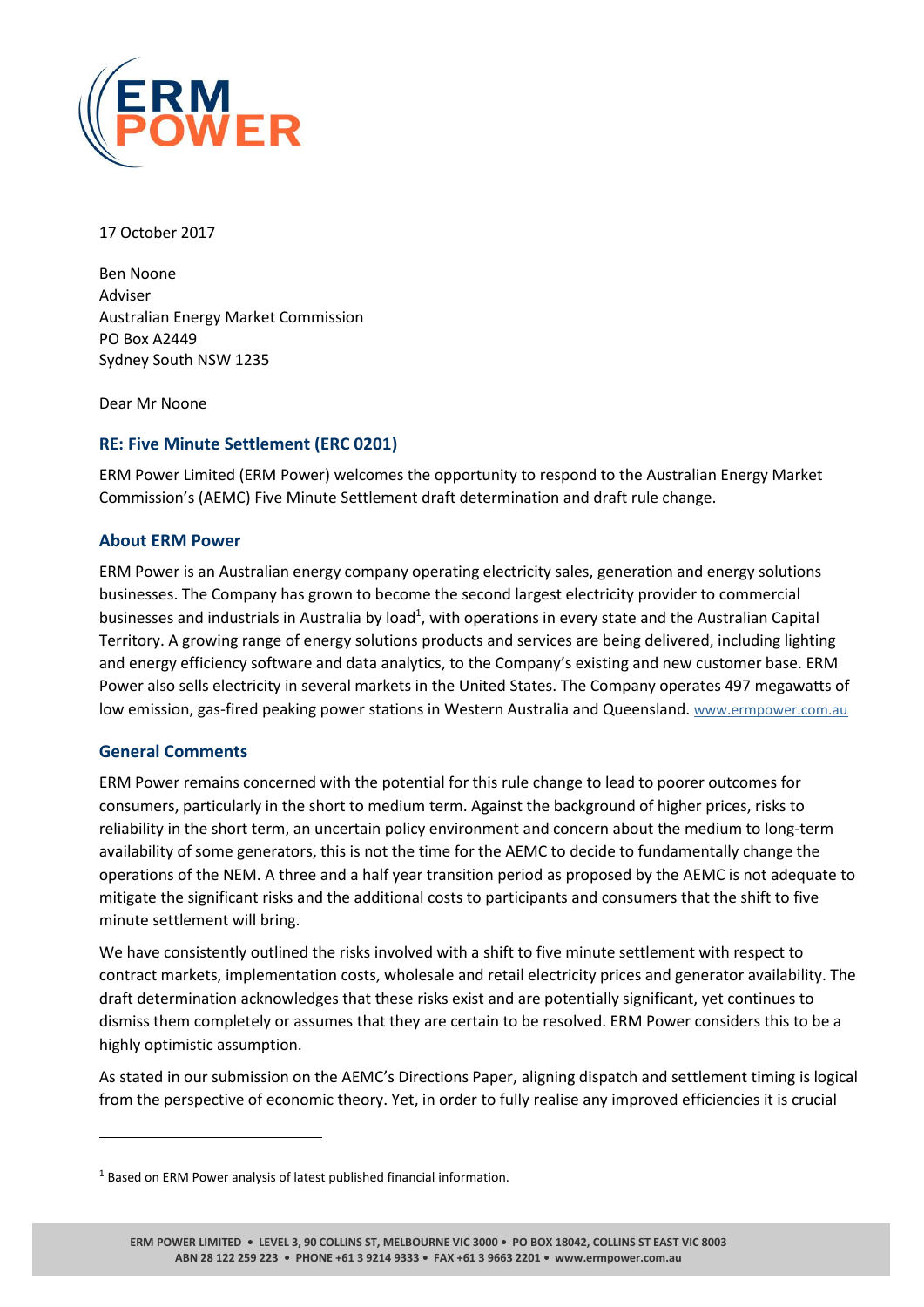

that the market is compatible and able to sustain a change of such magnitude. In time, as technology develops to allow both the instantaneous dispatch of demand management and faster starting of supply capability, making this change would be a logical step as part of the evolution of the market. Indeed, were the NEM being established now rather than in 1998, it is highly likely that aligned dispatch and settlement would be used. However, this is not the reality of the energy market in 2017. The ramifications of getting this wrong are severe and the costs will ultimately be borne by the consumer. As such, we firmly contend that the AEMC should be cautious in deciding whether or not to implement this rule change by looking beyond economic theory and carefully considering the current vulnerability of the market to withstand such a change.

The AEMC has indicated that its proposed start date of 1 July 2021 is the earliest possible date to allow for a smooth transition. Allowing for a later start date than 1 July 2021 would provide more time for existing generators and retailers as well as AEMO to test and implement system changes as well as for any new businesses to develop, test and implement new technologies and products for the five minute settlement market. A later start date would also reduce the costs involved with re-opening some long-duration contracts such as PPAs.

The experience of the industry adjusting to the 'Power of Choice' reforms to be implemented on 1 December 2017 provides a timely example of the risks of rushing implementation. Timelines for new procedures and rules have pushed out leaving industry very little time between the finalisation of AEMO procedures and the introduction of the changes. Given this experience we believe the AEMC should delay implementation by a further two years to 1 July 2023 to ensure that industry and AEMO have sufficient time to guarantee a smooth implementation including adequate time for a market test environment for five-minute bidding and five-minute settlement.

Finally, it is difficult to understand the urgency the AEMC places on this rule change when the industry is in the midst of refining and re-defining many aspects of the physical and financial markets as a result of the recommendations arising from the Finkel Review. There are many avenues being explored – for example day ahead markets, demand response market, generator reliability obligations etc. – that have a relationship to market settlement and timing. Many would argue that the current energy predicament that exists today has been caused by narrow solutions to narrow problems without considering the implications for the entire system. It would make a lot of sense to consider five minute settlement alongside the entire set of Finkel Review recommendations, allowing industry to then plan on implementing a comprehensive and cohesive entire set of reforms.

The submission below outlines our continued concerns with the impacts of this rule change on generators, retailers and consumers and additionally proposes some changes to the draft rule proposed by the AEMC.

I welcome the opportunity to discuss this submission in detail. Alternatively, please contact Regulatory Affairs Policy Advisor Ben Pryor on (03) 9214 9316 o[r BPryor@ermpower.com.au.](mailto:BPryor@ermpower.com.au)

Yours sincerely,

**Jon Stretch** Managing Director and CEO ERM Power Limited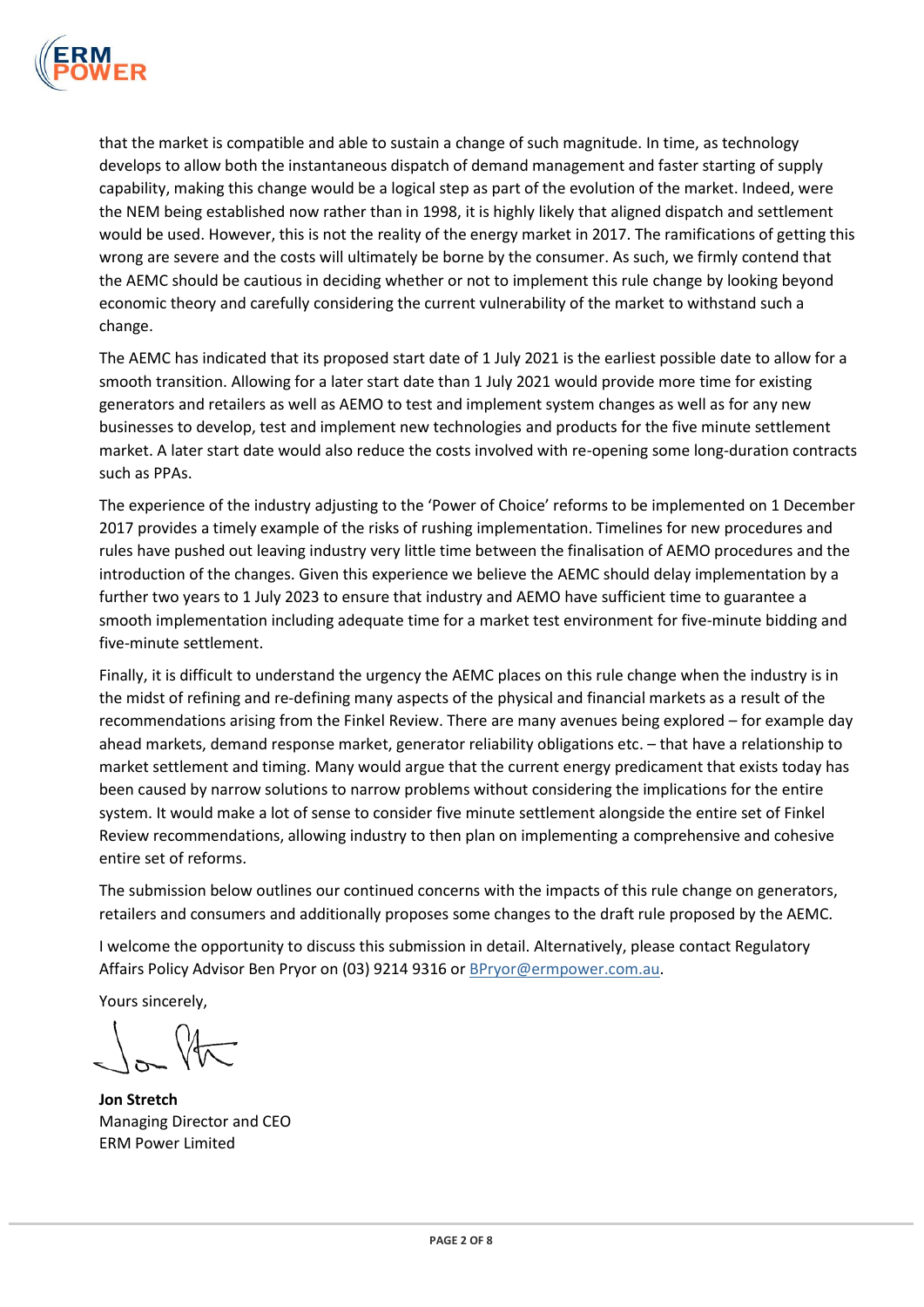

## **Contract market implications**

As we have previously argued, a shift to five minute settlement has the real potential to reduce contract market liquidity. Hedging contracts are used by both generators, retailers and large users to manage the risks of wholesale market volatility. ERM Power firmly believes that there is a significant risk that this rule change will increase prices to consumers in the short to medium term and potentially even over the long term following implementation.

The contract market may well see new providers and products emerge to offset the loss of some cap contracts and potentially swap contracts. However, this will be highly dependent on the development and deployment of new technologies such as batteries and very fast-start gas turbines. Notwithstanding, the volumes available will likely reduce and therefore the price offered will almost certainly increase under five minute settlement. It may take several years, well beyond the proposed implementation date of 1 July 2021, for the market to find an equilibrium at acceptable prices to participants. The contract market will start to see the initial impact of five minute settlement from the middle of next year when contracts for the 2021 calendar year and 2021-2022 financial year start trading.

We are particularly concerned by the AEMC's minimal consideration of the potential for the five minute settlement to reduce retail competition as a result of declining contract market availability. The draft determination simply states:

*"The Commission would be concerned if a move to five minute settlement affected the ability of market participants to manage risk through the wholesale contract market, as this could damage competition in the retail market and lead to higher prices for consumers."*

Yet, the discussion that follows fails to consider and discuss this at all. Rather, it somewhat simply assumes that new sources of contracts will develop, that these will be close to current prices and that there will be no negative impacts of consequence on retail competition. We believe the AEMC must provide its reasoning as to why it predicts market competition will not be adversely affected by the implementation of the rule, rather than optimistically hoping for the best. The Commission argues that contract market liquidity should remain as existing peaking plant will be incentivised to bid in below \$300/MWh to ensure that cap contracts are not triggered and that when prices are above \$1000/MWh they are usually operating. The AEMC's analysis misses several key issues.

The AEMC is assuming that cap contracts will still be offered and that this encourages bidding below \$300/MWh. This is far from certain. Peaking generators may choose not to take the risk of offering the same volume of cap contracts and as such have little incentive to keep prices below the trigger level. The Commission also uses analysis that shows that at prices greater than \$1000/MWh, peaking generators are generally operating. What this analysis misses however, is what the wholesale price was in the prior dispatch interval, or the previous dispatch intervals within the half hour. If the price was already over \$300, or it was clear that the trading interval was likely to settle over \$300/MWh then it would be logical for generators to already be operating. ERM Power considers it would be more useful to examine the generation levels of peaking generators prior to sudden, unpredictable price spikes. This would give a better indication of the risks to which cap sellers would be exposed following a move to five minute settlement.

Furthermore, the AEMC also notes that price spikes greater than \$1000/MWh generally occur when demand is higher than 80 per cent of the quarterly maximum. Yet the Commission also found that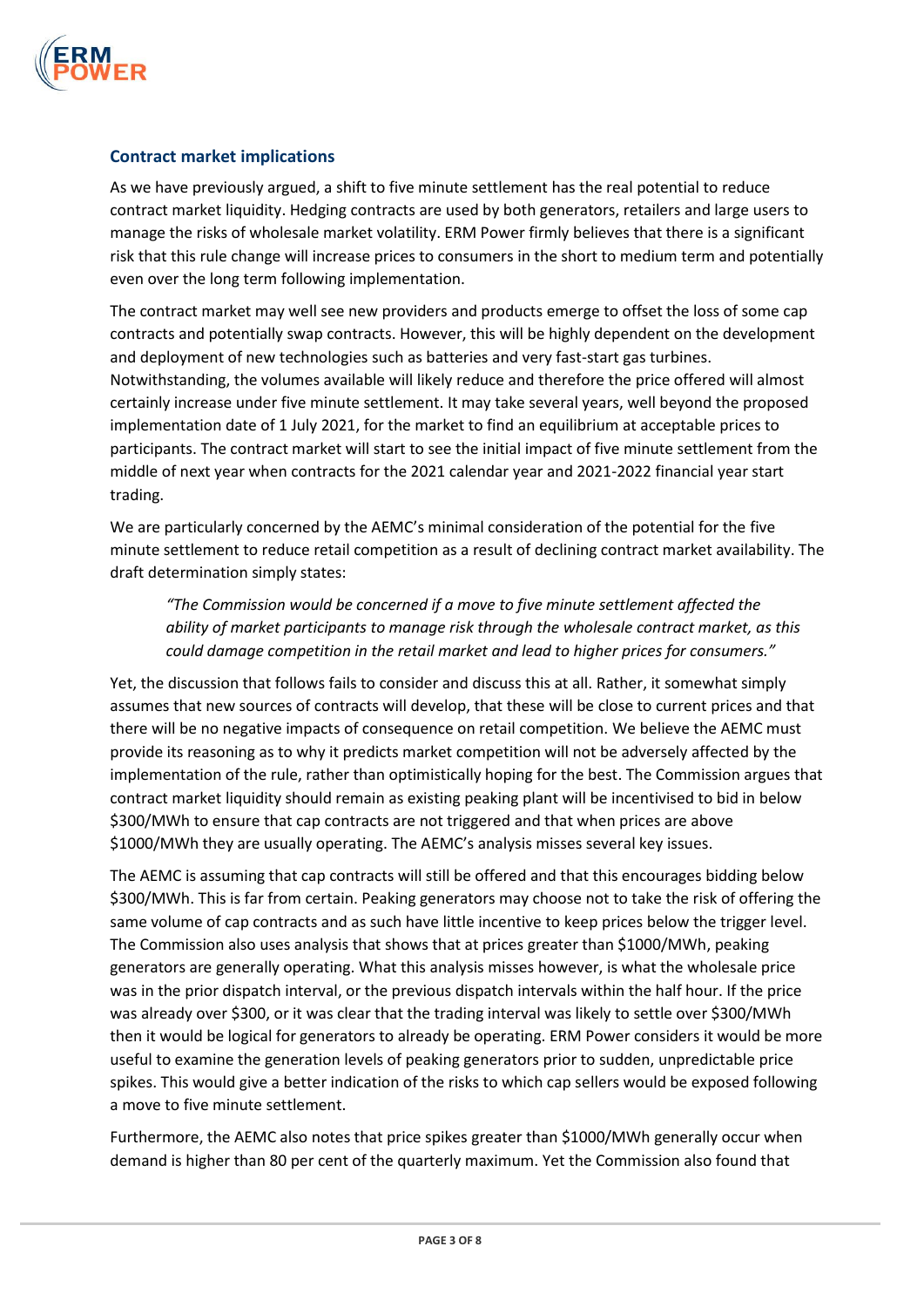

South Australia does not fit this profile because of the high volume of wind and solar PV generation. Seeing as these intermittent technologies are forecast to be the dominant sources of new generation capacity in other NEM states as the existing fleet is replaced, it is reasonable to conclude that the South Australian experience will spread. This may lead to an increasing disconnection between demand and prices, resulting in a riskier market for all participants.

ERM Power considers that the AEMC's assumptions on contract liquidity are highly optimistic. The AEMC must take a more cautious approach in considering how a drop in cap contract liquidity could lead to a reduction in retail market competition.

In the event that new sources of contracts do not develop, or a reduction in overall contract liquidity (including swaps) eventuates, the AEMC must delay the introduction of this rule change. If price rises for customers can be avoided by delaying implementation until the market can technologically develop and foster new sources of contracts, then a delay is essential.

Contract markets will start to show the impacts of this rule change, if implemented, by the middle of next year. A step change in contract prices or liquidity, absent any other drastic changes to explain them, will provide an indication of how the market believes five minute settlement will impact prices. Should the market demonstrate a fall in liquidity or an increase in prices outside of normal market fluctuations, and this can be attributable to a shift to five minute settlement, then we would expect the AEMC to revisit this rule change as a matter of the highest priority.

There are already signs that contract liquidity is falling in part due to the closure of thermal generators such as Hazelwood and Northern. The bulk of the replacement supply capacity at this stage is coming from existing underutilised thermal generation capacity and intermittent wind and solar PV. To date, this intermittent generation has been reluctant or unable to offer firm swap contracts as it is impossible to guarantee how much energy they will produce and when. Large scale battery storage is only being deployed backed by large government subsidies and in insufficient size and quantities to allow the provision of capacity firming services for intermittent generation. Given this background, ERM Power finds it difficult to understand why the AEMC would take steps that will further imperil the contract market by proposing to implement five minute settlement.

The closure of Hazelwood has had a marked impact on the price of cap contracts in Victoria. In July 2016, flat cap contracts for the 2017-18 financial year were \$4.40/MW. In July 2017, following the closure of Hazelwood, flat cap contracts for the 2017-18 financial year had increased to \$11.91/MW, a 170 per cent increase. For peak cap contracts, the increase is more than 200 per cent. This shows the impact of a tightening supply-demand balance in the market. We maintain there is a real risk that fiveminute settlement will produce at least similar results and will have a detrimental impact on the cost of energy for customers.

#### **Impact on demand response**

The draft determination indicates that the AEMC is very optimistic about the potential role for fastacting demand response to contribute to reducing the need for cap contracts under five minute settlement. This assumes that offerings for demand response are "firm" in nature and there will exist a willingness on the part of consumers to offer such a product. ERM Power has one of the largest portfolios of demand response in the NEM and as such we have a strong understanding of the challenges and opportunities in contracting for demand response. Demand response is a complex investment for both the party (or parties) providing the response and the party requesting the service.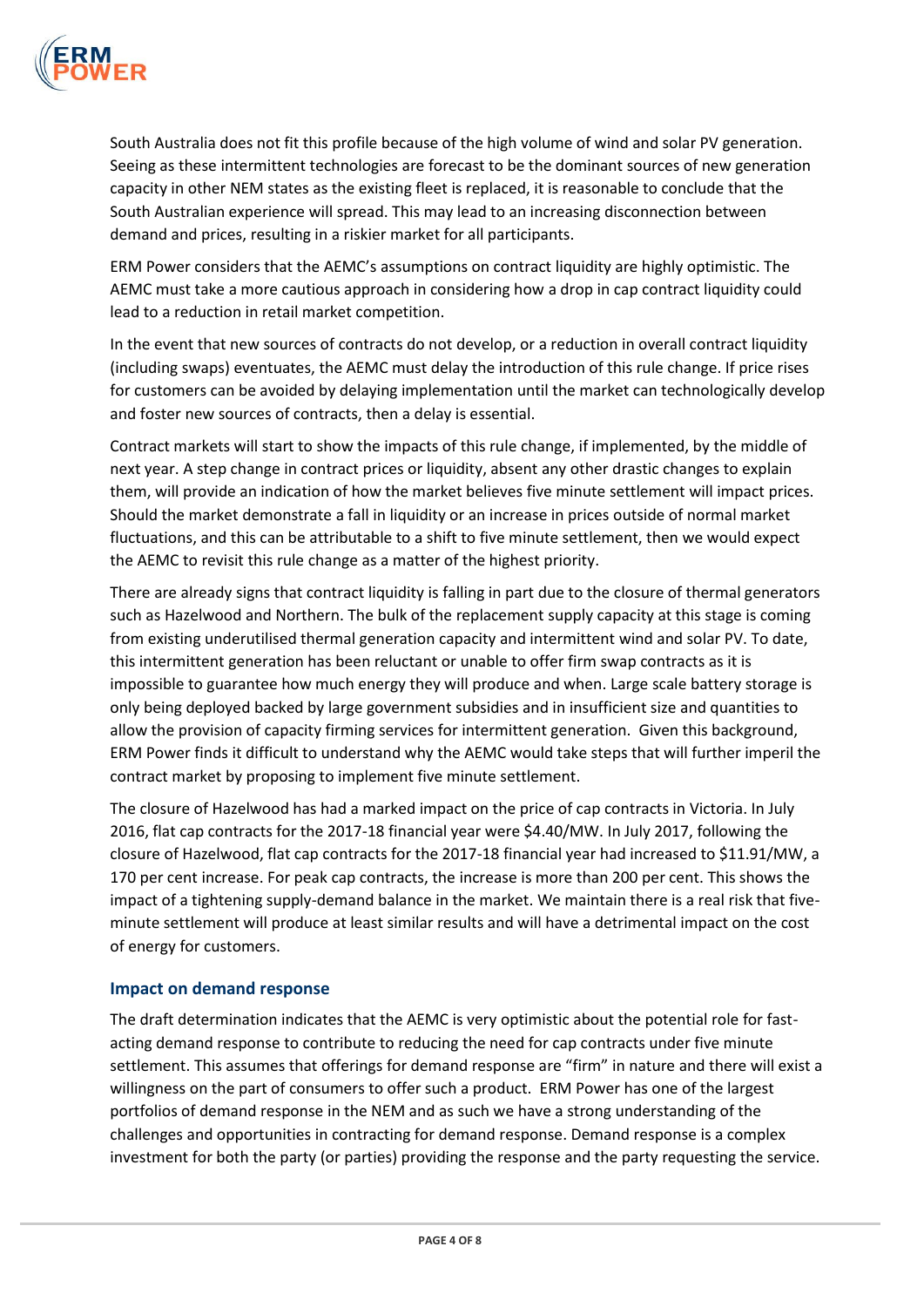

It is difficult to secure firm volumes and firm timing of any response. Businesses may need to fulfil orders or be unable to respond to multiple events within the same day to prevent excessive wear and tear on machinery or a significant loss of productive output. There are many and varied considerations that go into providing demand response.

As we have previously indicated to the AEMC, there is a strong risk that industrial demand response, which makes up the bulk of demand response in the NEM today, will not be economic under five minute settlement due to the time needed to prepare and activate demand response. This generally takes more than five minutes to allow for businesses to prepare to reduce demand safely. It is entirely possible that any increase in very fast-acting demand response as required to be economic under five minute settlement will be more than offset by a fall in existing large-scale demand response which may no longer be economic under five minute settlement. This will result in higher costs for large energy users who currently benefit from demand response contracts.

Furthermore, demand response currently does not bid into the market and instead responds to the price set by AEMO as part of its dispatch process. Demand response currently does not participate in the price setting calculation. As such, any additional demand response does not result in lower price events because the high price has already eventuated. Following a price spike in a five minute market, if demand response does occur, the National Energy Market Dispatch Engine (NEMDE) may then, having seen demand fall, set a lower price for the next trading interval leading to the demand response switching off. The NEMDE, seeing a rebound in demand, may lead to another price spike for the following five minute trading period, resulting in a demand response and the cycle continuing. This scenario would result in increased volatility in the wholesale market.

Prices would be more efficient if price responsive load were required to signal these intentions to AEMO as part of the bidding process. Yet, the AEMC rejected this very option in the *Non-scheduled generation and load in central dispatch rule change*. In our view it is contradictory for the AEMC to propose to move to five minute settlement on the grounds of unquantified efficiency gains while simultaneously rejecting a rule change that would also have improved market efficiency with fewer risks and significantly lower costs to the wider market. To be clear, we are not advocating for all load to provide bids for consumption, only those loads which choose to operate in a price sensitive mode. Nor do we believe that a strict compliance regime would be necessary.

We would also caution the AEMC against assuming that all future demand response will be used to address wholesale market issues. With changes to the Regulatory Investment Tests, some proportion of future demand response may be called upon to help solve network constraints rather than to reduce demand at times of peak pricing. Network peaks and wholesale market peak do not necessarily coincide. Demand response dispatched to meet one purpose may then not be available to meet the other. The AEMC should be mindful of these impacts on the volume of demand response under five minute settlement. It is by no means certain that aligning dispatch and settlement will increase demand response; we believe there is a strong case that there could be no change or even a decrease in available demand response following the rule change.

## **Cost outcomes for consumers**

As discussed by the AEMC, the introduction of five minute settlement could lead to the introduction of new, fast-response generators including aero-derivative gas turbines or battery storage. Indeed, we agree that five minute settlement will make these technologies more attractive economically. It will also make investments in existing gas-fired peaking generation and hydro less attractive commercially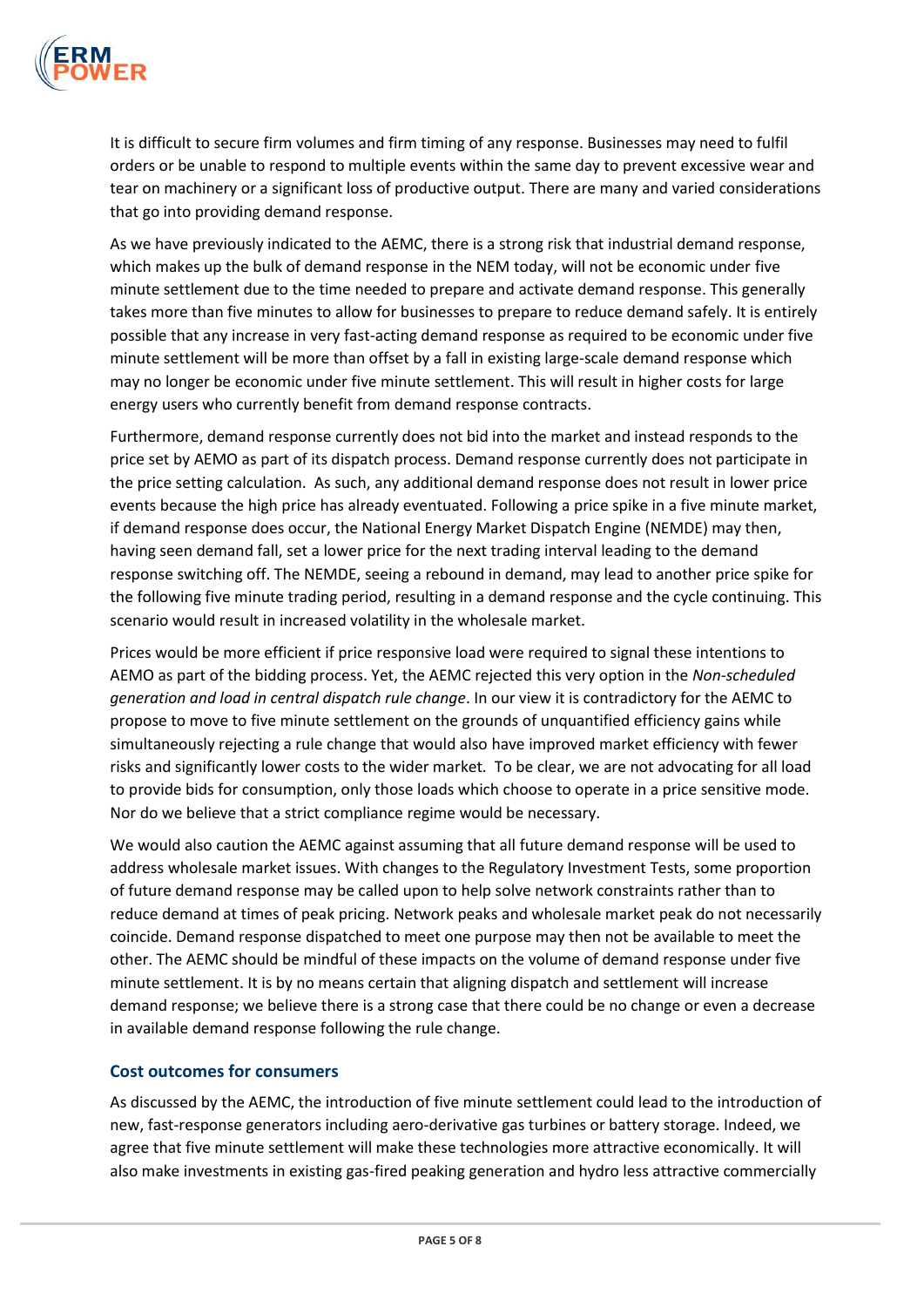

and result in retirement of this plant earlier than would otherwise be the case. At present, these new technologies have a higher capital cost than other alternatives such as frame industrial gas turbines. In addition, none have the capability to start from rest and provide an average of 100 per cent of registered output over a dispatch interval. Aero-derivative turbines may only achieve average output 20-22 per cent of nameplate capacity whilst batteries, which AEMO have indicated will be subject to ramp rate limits, may only achieve 50 per cent. As such, wholesale prices will need to be higher than they are today in order to make such investments economic. The end result of this will be higher costs to consumers in the short to medium term at the very least.

We remain concerned that the AEMC has still not conducted a detailed assessment of the costs and benefits of the rule change. The draft determination contains just a cursory discussion of the potential benefits, arguing that even an average \$0.50/MWh reduction in wholesale prices would result in \$100 million in lower costs for consumers. Yet such an approach ignores the arguments made by ERM Power and others that this rule change has the real potential to increase costs. Using the Commission's same logic, if this rule change increases average wholesale prices by \$0.50/MWh this would represent a \$100 million cost to consumers. Similarly, if as a result of this rule change, there are just three additional five-minute dispatch intervals close to the market price cap within a twelve month period, then this would also lead to an additional \$100 million cost to consumers. The impact on consumers is too great to simply downplay costs and optimistically hope the new market will provide hedging support.

Ultimately, such a discussion on wholesale prices is purely hypothetical. Several organisations have provided the AEMC with indications of the costs of implementation, which the AEMC has chosen to dismiss. Furthermore, there has yet to be a genuine analysis of the impact of the rule change on the wholesale market. We acknowledge that there will be difficulties in modelling the impact of five minute settlement on the NEM seeing as existing models are based on 30 minute settlement, however, this change to models is not an insurmountable technical challenge. Whilst the commission may incur a cost for the modelling to be undertaken, this cost is likely to be trivial compared to the costs this rule change will impose on the NEM. Therefore, we continue to highlight the very real risks of shifting to five minute settlement, while the Commission relies purely on expectation of what wholesale market benefits might eventuate. It is clear that the costs and risks of the rule change are very real but the benefits are purely hypothetical. We therefore fail to see how the AEMC can decide that the five minute settlement rule change will or is likely to meet the national electricity objective.

We fundamentally disagree with the Commission's dismissal of arguments about the cost of implementation on the grounds that these are minor relative to the scale of investment required as part of the transition to a lower emissions energy market. The costs of transition will not be marginal or trivial, the costs of this rule change to be borne by participants and consumers are real and of significant magnitude. In addition, whilst there is no doubt that the NEM is facing significant investment costs going forward, the Commission has failed to consider or quantify the additional cost for replacement generation that will be required under a five minute settlement market design compared to the status quo. These additional costs are also real and significant.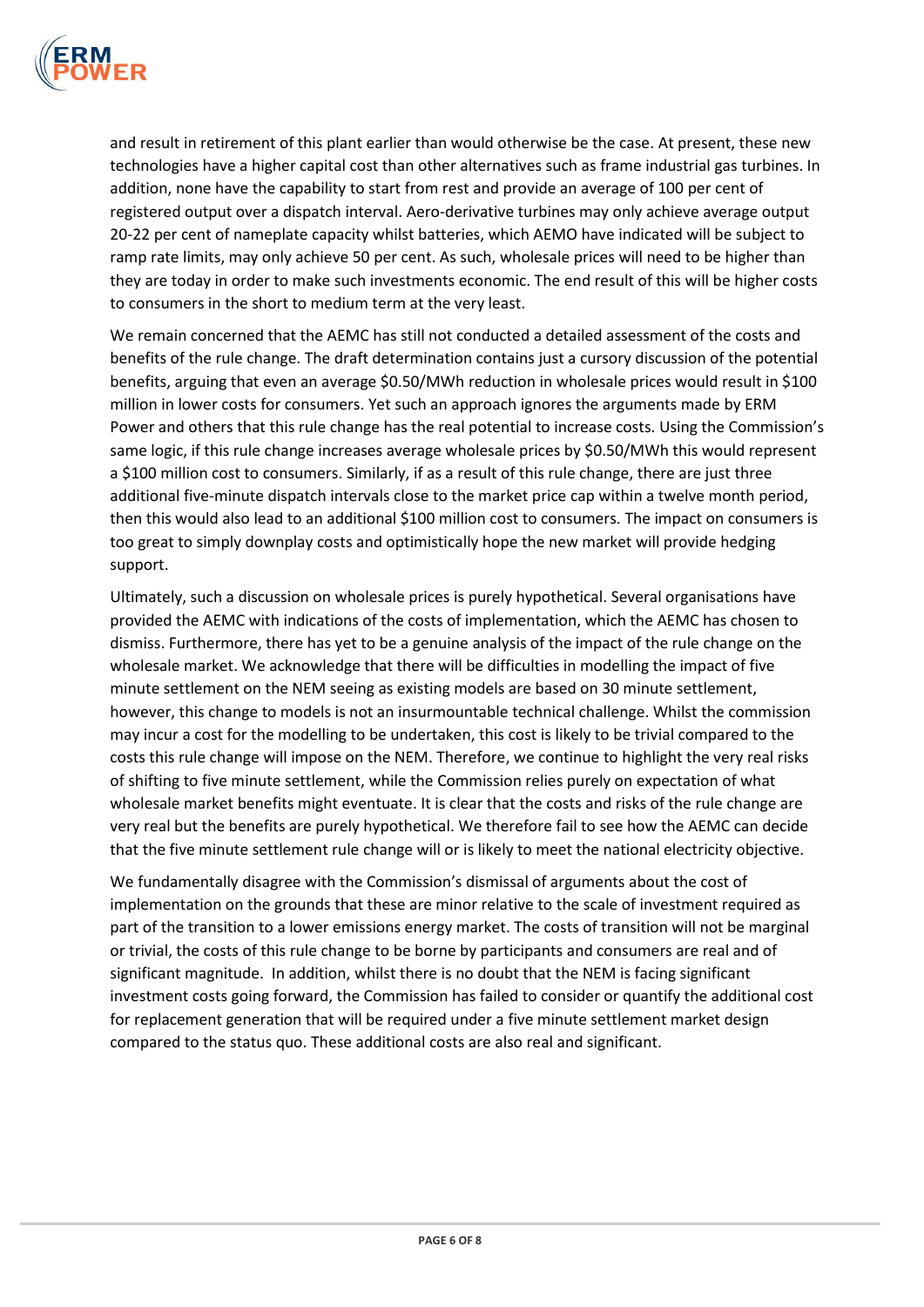

## **Comments on the draft rule**

The AEMC has proposed various changes to the draft rule to facilitate the change to five minute settlement. These are understandably quite comprehensive given how much the rules are based around the current structure of five minute dispatch intervals and 30 minute trading intervals. Most of the changes proposed by the Commission make sense in light of the change to five minute settlement but some may not achieve the stated aims or give industry sufficient levels of information. ERM Power makes the following comments around the proposed amendment rules.

#### **Pre-dispatch schedule**

The AEMC has proposed that the pre-dispatch schedule will continue to operate on basis set out in clause 3.8.20(a) whereby:

*Each day, in accordance with the timetable, AEMO must prepare and publish a pre-dispatch schedule covering each trading interval of the period commencing from the next trading interval after the current trading interval up to and including the final trading interval of the*  last trading day for which all valid dispatch bids and dispatch offers have been received in *accordance with the timetable and applied by the pre-dispatch process.*

In the draft amendment rule, the Commission proposes that this pre-dispatch schedule would be published with a five-minute resolution for a minimum of 60 minutes with a 30-minute resolution for the rest of the pre-dispatch schedule. Under five minute settlement, the pre-dispatch schedule will act as a crucial source of information for market participants and for demand response to understand the likely prices in the wholesale market. As such, we consider that the pre-dispatch schedule should have a five-minute resolution for a minimum of 180 minutes set out in the Rules. This would allow for peaking generators and for new technologies such as batteries to plan adequately for any expected peaks in wholesale prices. This should help to provide greater levels of supply in the market and potentially avoid periods of extremely high prices.

Given the importance that the accuracy that the pre-dispatch schedule will have for the ongoing operations of the market, ERM Power also believes that clause 3.8.20 should contain formal obligations for AEMO to monitor and report weekly on the accuracy of their demand and intermittent generation forecasts prepared. The weekly report should detail the level of accuracy of the predispatch schedule in the immediate 60 minutes prior to dispatch and contain details and cause of errors for significant deviations.

#### **Entitlements to compensation in relation to AEMO intervention**

The AEMC has also proposed changes to Affected Participants and Market Customers entitlements to compensation in relation to AEMO intervention, in clauses 3.12.2 and 3.15.7B. AEMO proposes changing the threshold from \$5000 to \$1000. A shift to five minute settlement would necessitate changes to these thresholds but it is unclear why these thresholds are effectively increasing beyond the proportion of the six-fold increase in trading intervals. In order to remain consistent with the approaches taken regarding issues such as the cumulative price threshold, where the threshold has been arithmetically divided by six. In this case however, the original threshold of \$5000 has been divided by 5, ostensible to retain a 'round' number threshold. In order to maintain consistency, ERM Power believes that the threshold for compensation should be set at \$830 unless the AEMC can clearly demonstrate the need to effectively increase this threshold by 20 per cent.